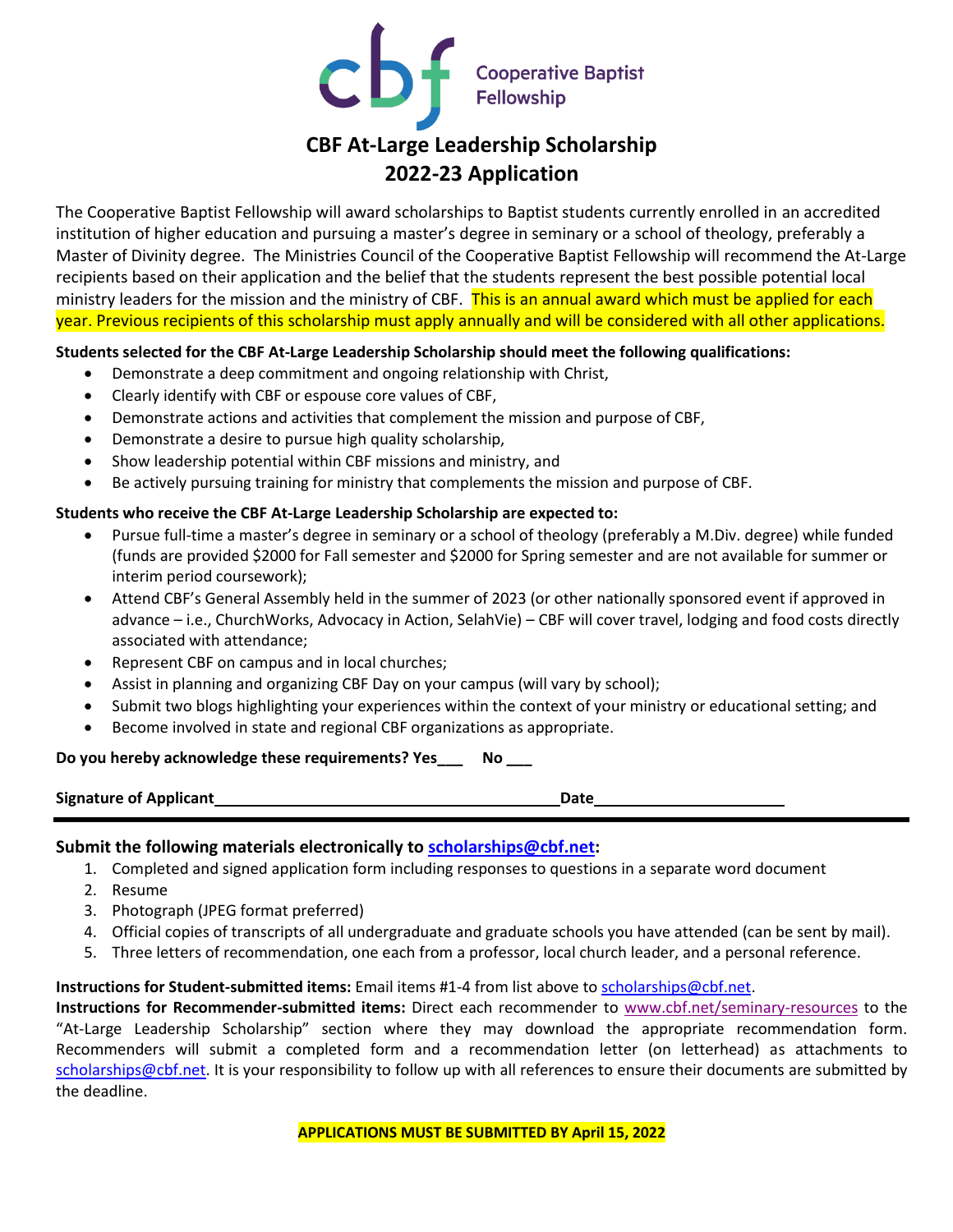

# **CBF AT-LARGE LEADERSHIP SCHOLARSHIP 2022-23 APPLICATION**

The Cooperative Baptist Fellowship will award scholarships to Baptist students currently enrolled in an accredited institution of higher education and pursuing a Master of Divinity degree. The Ministries Council of the Cooperative Baptist Fellowship will recommend the At-Large recipients based on their application and the belief that the students represent the best possible potential local ministry leaders for the mission and the ministry of CBF. This is an annual award which must be applied for each year. Previous recipients of this scholarship must apply annually and will be considered with all other applications.

| <b>Please Type:</b> |  |
|---------------------|--|
|---------------------|--|

| Last                                                                                                                                                                                                                 | First                    | Middle |
|----------------------------------------------------------------------------------------------------------------------------------------------------------------------------------------------------------------------|--------------------------|--------|
| I am a previous At-Large Scholarship recipient: Yes ______ No_____                                                                                                                                                   |                          |        |
|                                                                                                                                                                                                                      |                          |        |
| <b>Current Address at School</b>                                                                                                                                                                                     | <b>Permanent Address</b> |        |
| Cell Phone                                                                                                                                                                                                           | Home/Alternate Phone     |        |
| Personal (Permanent) E-mail                                                                                                                                                                                          | Alternate E-mail         |        |
|                                                                                                                                                                                                                      |                          |        |
| Name and address of <i>home</i> or <i>current</i> church participation/membership/leadership:                                                                                                                        |                          |        |
| Describe the relationship of the church to the Cooperative Baptist Fellowship:                                                                                                                                       |                          |        |
|                                                                                                                                                                                                                      |                          |        |
|                                                                                                                                                                                                                      |                          |        |
| Entering Date <b>Mate Entering Date Mate 2018 CONFIGURE: CONFIGURE: <b>CONFIGURE: CONFIGURE: <b>CONFIGURE: CONFIGURE: CONFIGURE: CONFIGURE: CONFIGURE: CONFIGURE: CONFIGURE: CONFIGURE: CONFIGURE: CONFI</b></b></b> |                          |        |
|                                                                                                                                                                                                                      |                          |        |
| Annual cost of tuition:                                                                                                                                                                                              |                          |        |